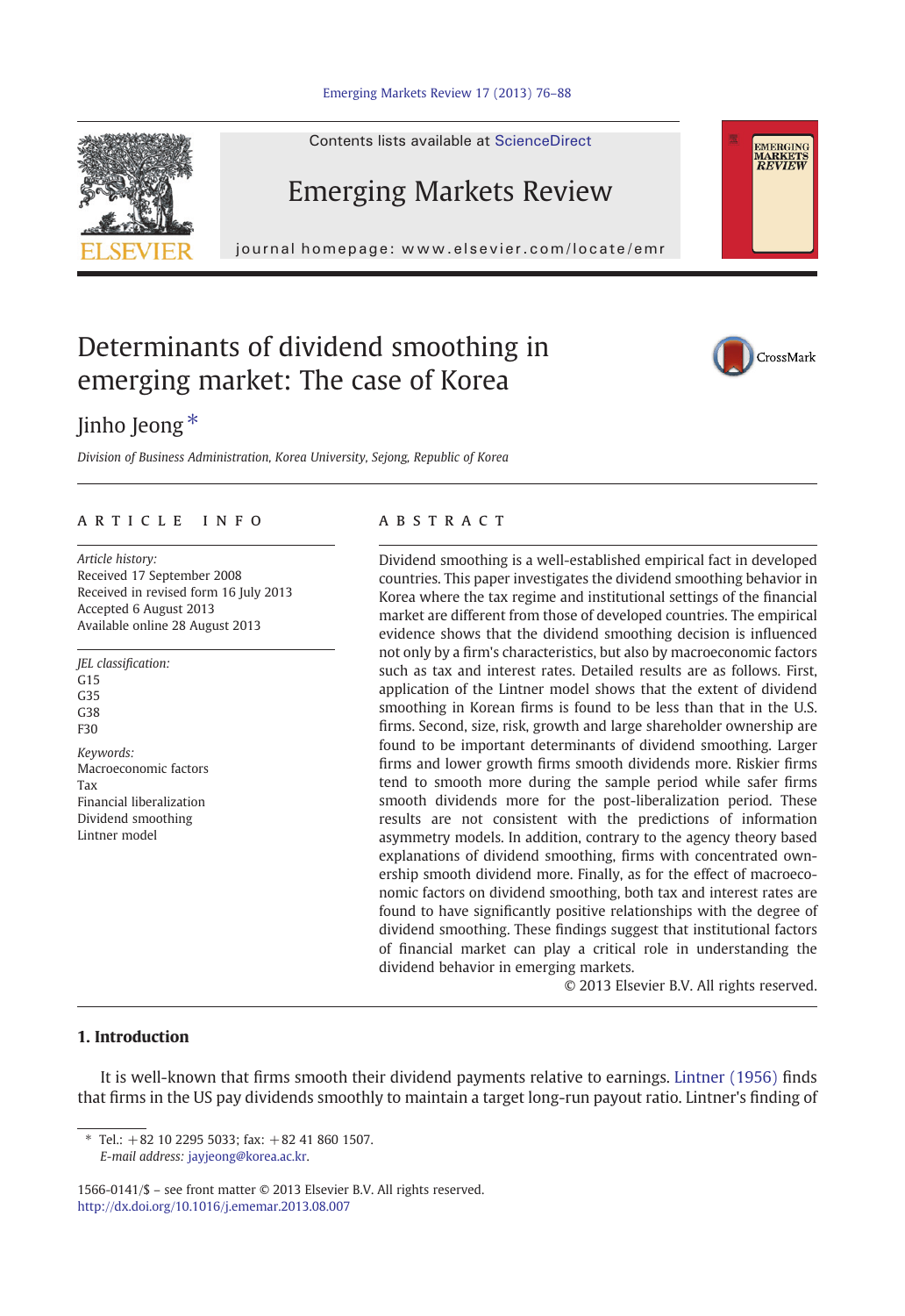dividend smoothing has been confirmed by a number of studies since its publication.<sup>1</sup> This study contributes to the body of research in this field to investigate the pattern of dividend smoothing and its determinants in Korea where the tax regime and institutional settings of its financial market are different from those of developed countries.

The Korean financial market provides several interesting features for examining the pattern of dividend smoothing. One of the key features is that there is no capital gain tax on listed stocks while a tax of 15.4% is applied to the dividend income in Korea. Several studies relate dividend signaling to the taxation issue to show that dividends can be utilized as a credible signal for the value of a firm, due to the tax disadvantage of dividend payments ([Bernheim, 1991; Bhattacharya, 1979; John and Williams,](#page--1-0) [1985\)](#page--1-0). [Rozycki \(1997\)](#page--1-0) finds that dividend smoothing can increase wealth for investor by reducing the present value of the investor's future expected income tax liabilities. As tax treatment of dividend income becomes more unfavorable, it is likely that this will motivate firms to smooth dividends even further.

Another interesting feature is that the Korean government has continued to liberalize the financial market as a part of economic reforms which have been conducted since the early 1990s. The interest rate liberalization was announced in 1991 and it was completed in 1995. Interest rate is a key consideration for deciding the level of dividend payments since it is directly associated with the financing cost and value of the firm. [Bates et al. \(2009\)](#page--1-0) argued that financial constraints became an important factor of dividend policy and cash holdings. Furthermore, the Capital Market Promotion Act of 1968 in Korea added another role of interest rate in dividend policy that is specific to Korean firms. The act initially made it mandatory for listed corporations to pay annual dividends divided by the face value at a level equal to the interest rate on one-year time deposits.<sup>2</sup> Although this policy was not actually implemented, it has been traditionally understood that the interest rate was an important benchmarking rate in deciding the level of dividend payments in Korea. In this case, changes in the annual dividend payments may be related to changes in the interest rates instead of signaling the fundamentals of companies.

In addition, the ownership structure of Korean firms is characterized by a unique structure, referred to generally as a circular cross-investment. Therefore, the owner is capable of exercising ownership rights to control many companies in different industries even with a small proportion of voting rights. Consequently, there is the possibility of an agency problem, in which controlling shareholders expropriate value from minority shareholders. Poor corporate governance also exacerbates the agency costs of free cash flow. Hence, firms with weak corporate governance are more likely to pay smoothed dividends to mitigate high agency cost. In fact, [Michaelly and Roberts \(2012\)](#page--1-0) document that privately held firms smooth dividends less than publicly held firms do. They suggest that ownership structure influences the pattern of dividend smoothing.

Finally, Korea has experienced unprecedented economic growth for the past four decades. This rapid economic growth may have had significant effects on the dividend policies of Korean firms. Signaling theory implies that firms with high growth opportunities pay dividends to convey this information to the outsiders. At the same time, these firms will also have a greater need to retain a higher proportion of earnings to support their valuable investment projects. An implication of this tradeoff between the requirements is that high growth firms are likely to be more sensitive to the tradeoff between dividend signaling needs and dividend signaling costs, whereas low growth firms will be significantly less sensitive to the tradeoff because they would not wish to use costly signals. As a result, to send a credible signal to the market, firms with higher growth potential are likely to smooth dividends more.

This study investigates cross-sectional differences in firms' dividend smoothing behavior with particular attention on the impact of financial liberalization and tax changes on the degree of dividend smoothing in Korea. The empirical evidence shows that the dividend smoothing decision is considerably influenced not only by firm's unique characteristics, but also by macro-economic factors such as tax and interest rates in Korea. The evidence also reveals that the majority of Korean firms pay smoothed dividends. However, the degree of dividend smoothing of Korean firms is less than that of US firms. For the

<sup>1</sup> [Fama and Babiak \(1968\),](#page--1-0) [Laub \(1976\),](#page--1-0) [Lee et al. \(1987\),](#page--1-0) [Marsh and Merton \(1986\)](#page--1-0), [Garrett and Priestley \(2000\)](#page--1-0), [Kumar and Lee](#page--1-0) [\(2001\),](#page--1-0) [Allen and Michaely \(2003\),](#page--1-0) [Brav et al. \(2005\)](#page--1-0), and [Leary and Michaely \(2011\).](#page--1-0)

 $2$  Unlike US stocks, Korean stocks have a face value which performs an important role in deciding a firm's dividend policy.